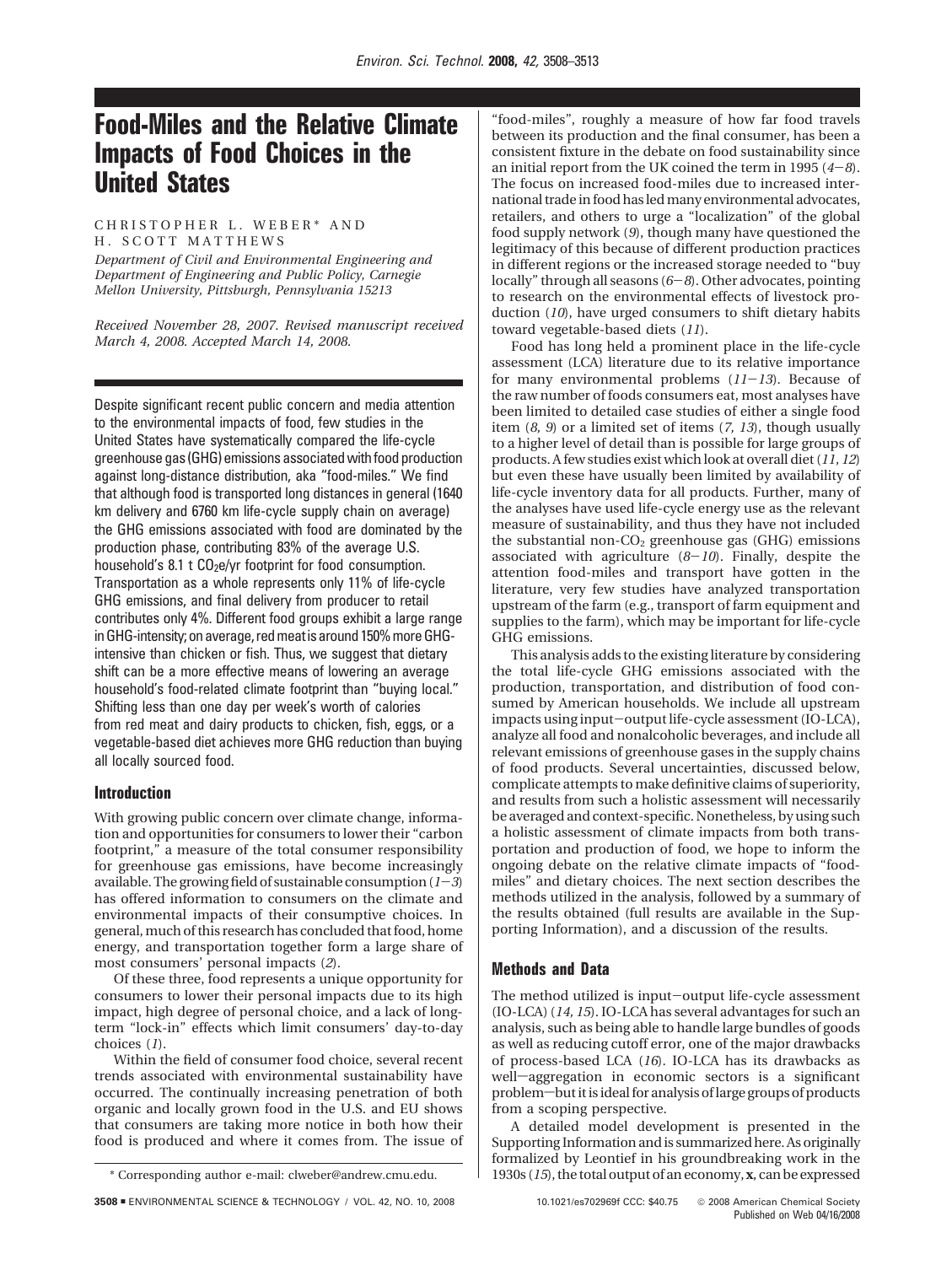as the sum of intermediate consumption, **Ax**, and final consumption, **y**, as follows:

$$
\mathbf{x} = \mathbf{A}\mathbf{x} + \mathbf{y} \tag{1}
$$

where **A** is the economy's direct requirements matrix. When solved for total output, **x**, this equation yields

$$
\mathbf{x} = (\mathbf{I} - \mathbf{A})^{-1} \mathbf{y}
$$
 (2)

As shown previously (*17*), the direct requirements matrix can be derived in a number of different ways. In general, the industry-by-commodity matrix, denoted here  $A_{I \times C}$ , is seen as the most useful form of the direct requirements matrix, **A**, or the Leontief inverse,  $(I - A)^{-1} = L_{I \times C}$ , since it allows the input of a final demand of commodities and a supply chain of industrial output, which can easily be converted to emissions using a coupled emissions vector,  $\mathbf{F} = \mathbf{x}^{-1} \mathbf{f}$ , where **f** is the total sectoral emissions of a pollutant

$$
\mathbf{f} = \mathbf{F} \mathbf{L}_{I \times C} \mathbf{y}_C \tag{3}
$$

If  $\mathbf{v}_c$ , the commodity final demand, is valued in purchaser, e.g., retail, prices, the retail/wholesale markups and final transportation costs can be distributed using a commodityby-commodity purchaser-producer price transformation matrix, **T** (*3*)

$$
\mathbf{f} = \mathbf{F}\mathbf{L}_{I \times C} \mathbf{T} \mathbf{y}_C \tag{4}
$$

This discussion has so far assumed that the relevant emissions/impact data for the calculation is in terms of emissions per industrial output, as is standard in IO-LCA (*18*). However, to model the transportation of goods, a commodity-by-commodity model (**A**<sup>C</sup>×C,**L**<sup>C</sup>×C) would be more appropriate, with impacts measured in terms of t-km moved per commodity purchased rather than per industrial output. We denote this matrix of modal t-km moved per commodity output as  $\mathbf{F}_{tkm}$  = total t-km, by mode, moved by each commodity, divided by total commodity output. Data on domestic t-km moved by commodities was taken from the 1997 U.S. Commodity Flow Survey (CFS) (*19*), which was mapped to the input-output commodity groups from the 1997 benchmark input-output model of the United States (*20*), the most recent such model available for the U.S. Tonkm moved by international water and air transport, which are not included in the U.S. CFS, were included in the calculation using U.S. import statistics, which give data on mass of commodity, U.S. port of entry, and exporting country (*21*). The model assumes that all users of a commodity (both final users like households and intermediate users like industries) require the same amount of t-km per dollar purchase of the commodity. On average, the total t-km, by mode, required to deliver a final demand  $y_c$  can be derived as

$$
\mathbf{f}_{\text{tkm}} = \mathbf{F}_{\text{tkm}} \mathbf{L}_{\text{C} \times \text{C}} \mathbf{T} \mathbf{y}_{\text{c}}
$$
 (5)

Several further steps are necessary to complete and balance the economic portion of the model. See the Supporting Information for details.

Assuming a standard energy intensity of transport per mode, the t-km results can be converted to energy terms, and carbon intensities of fuels from the U.S. EPA (*22*) can further be used to convert to units of t  $CO<sub>2</sub>e/$$  commodity output. Energy intensities per t-km by transport mode were taken predominantly from the U.S. Transportation Energy Data Book (*23*), though data were supplemented from the GREET model (*24*) and literature (*25, 26*) for air freight and international water freight. The assumed energy and carbon intensities of each type of transport are given in Table 1. Note that the carbon intensity of gas pipelines includes U.S.

#### **TABLE 1**. **Energy and Greenhouse Gas Emissions Per ton-km for Different Modes of Transport***<sup>a</sup>*

|                      | $MJ/t$ - $km$ | t CO <sub>2</sub> e/t-km $\times$ 10 <sup>6</sup> | source   |
|----------------------|---------------|---------------------------------------------------|----------|
| inland water         | 0.3           | 21                                                | (23)     |
| rail                 | 0.3           | 18                                                | (23)     |
| truck                | 2.7           | 180                                               | (23)     |
| air <sup>a</sup>     | 10.0          | 680 <sup>a</sup>                                  | (25)     |
| oil pipeline         | 0.2           | 16                                                | (23, 24) |
| gas pipeline         | 1.7           | 180                                               | (23, 24) |
| int. $aira$          | 10.0          | 680 <sup>a</sup>                                  | (25)     |
| int. water container | 0.2           | 14                                                | (26)     |
| int. water bulk      | 0.2           | 11                                                | (26)     |
| int. water tanker    | 0.1           |                                                   | 26)      |

<sup>a</sup> CO<sub>2</sub> emissions were used as an indicator for the radiative forcing effects of aviation, which are actually higher than just CO2 emissions (*27*).

government estimates of methane leakage through transport, explaining its high relative GHG-intensity.

In order to compare the GHG emissions associated with freight transport with those associated with production of food, the commodity-based model must be extended to an industry-based model typical of IO-LCA. Thus, the commodity-based final demand from above, **y**c, must be converted to industry output using the normalized make matrix, **W**, and multiplied by the industry-based production-related GHG vector,  $\mathbf{F} = \text{CO}_2\text{e}/\text{SM}$  (28)

$$
\mathbf{f} = \mathbf{FWL}_{C \times C} \mathbf{Ty}_c \tag{6}
$$

where emissions from sectors that provide freight transportation have been set to zero to avoid double-counting with the t-km based GHG emissions derived in eq 6. However, this also removes all passenger transportation purchased in these sectors, which were added back in extraneously (see Supporting Information). The GHG emissions vector for production-related emissions was taken from the EIO-LCA model, and its public data sources have been described previously (*18*).

Data on food consumption by households were taken from two main sources: the benchmark U.S. input-output accounts for total economy-wide household expenditure on food (*20*) and food availability statistics from the U.S. Department of Agriculture for household caloric consumption of food (*29*). The commodity groupings were not perfectly interchangeable between the two data sets since the expenditure data are collected on the basis of retail food items (including restaurants and processed/frozen food) while the availability data are collected on the basis of food inputs to retail items (i.e., total meat, total grains, etc.). Thus for some comparisons below, it was assumed that restaurants and processed foods contained the same caloric ratios of primary food groups as the primary food groups themselves (see Supporting Information). Economy-wide and per-capita data were normalized to the common unit of household using data from the U.S. Census on total population and number of households in the U.S. in 1997, approximately 101 million households and 267 million residents (*30*).

#### **Results**

Total freight t-km from production to retail to meet food demand in the United States in 1997 were approximately 1.2  $\times$  10<sup>12</sup> t-km, or when normalized to the 101 million households in the U.S. in 1997, around 12 000 t-km/ household/yr (all tons are metric tons, t or tonne). It should be noted that this figure does not include consumer transport to and from retail stores, which is both outside the scope of this study and complicated by multipurpose trips (*8, 31, 32*).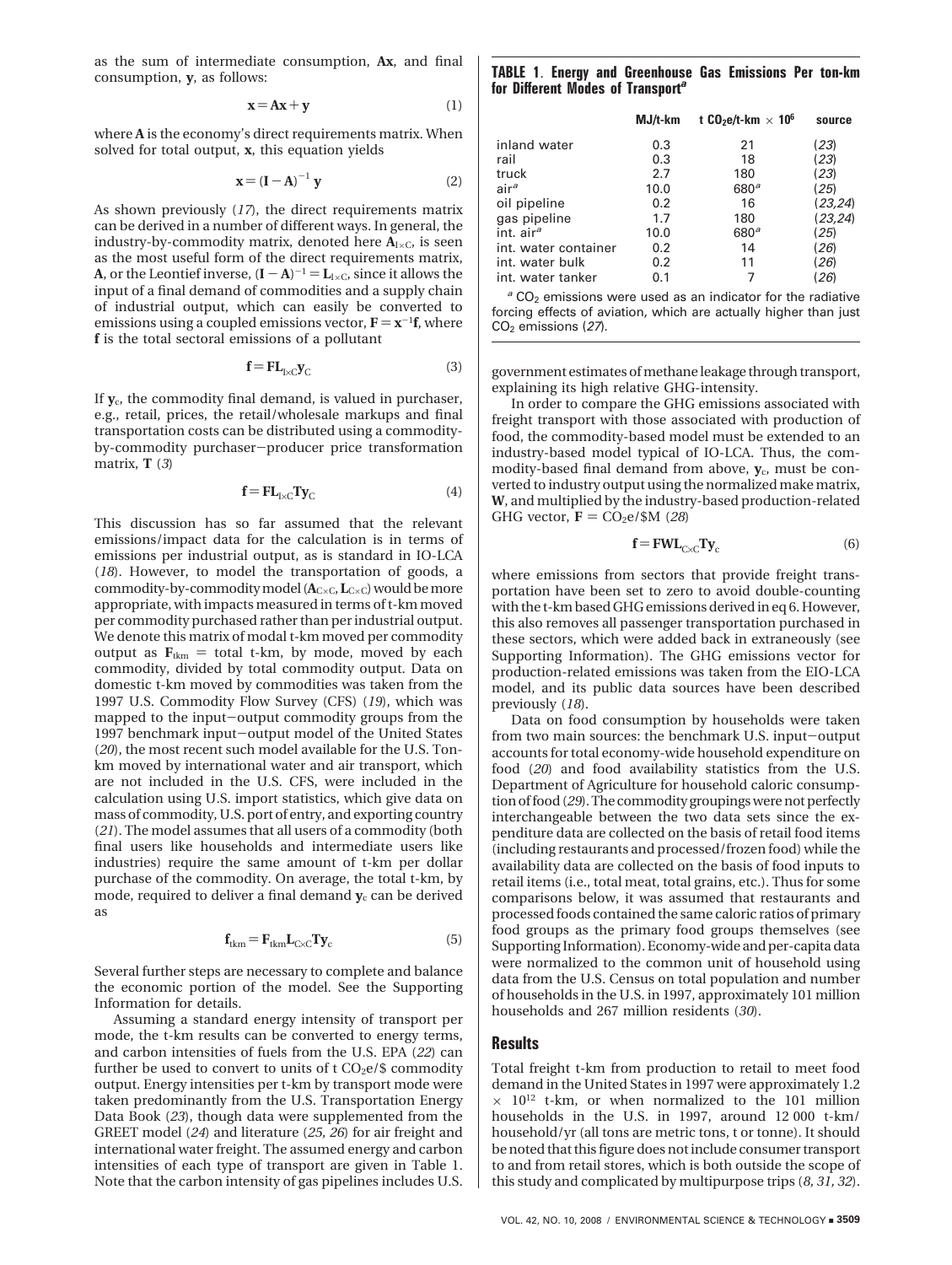





FIGURE 2. Comparison of normalization factors for total GHG of food. From left to right: no normalization (t CO<sub>2</sub>e/hh-yr), by expenditure (g CO<sub>2</sub>e/\$1997), by energy content (g CO<sub>2</sub>/kCal) and by mass (kg CO<sub>2</sub>e/kg). All values are shown relative to the value of red meat (2500 kg CO<sub>2</sub>e/yr, 2.4 kg CO<sub>2</sub>e/\$, 10.8 g CO<sub>2</sub>e/kCal, 22.1 kg CO<sub>2</sub>e/kg).

Figure 1a shows a breakdown of this total by commodity groups modeled after the USDA food groups (*29*). A 50 commodity breakdown is available in the Supporting Information but is aggregated here for illustrative purposes. Of the 12 000 t-km/yr per household, 3000 t-km were due to the "direct" tier of the food supply chain, i.e., delivery from the

farm or production facility to the retail store. In general, this is the distance that advocates of the food-miles concept have identified as relevant for decision making. Thus, the total supply chain of food contains around four times the "foodmiles" of just final delivery. To put these figures into perspective, when combined with the fact that the average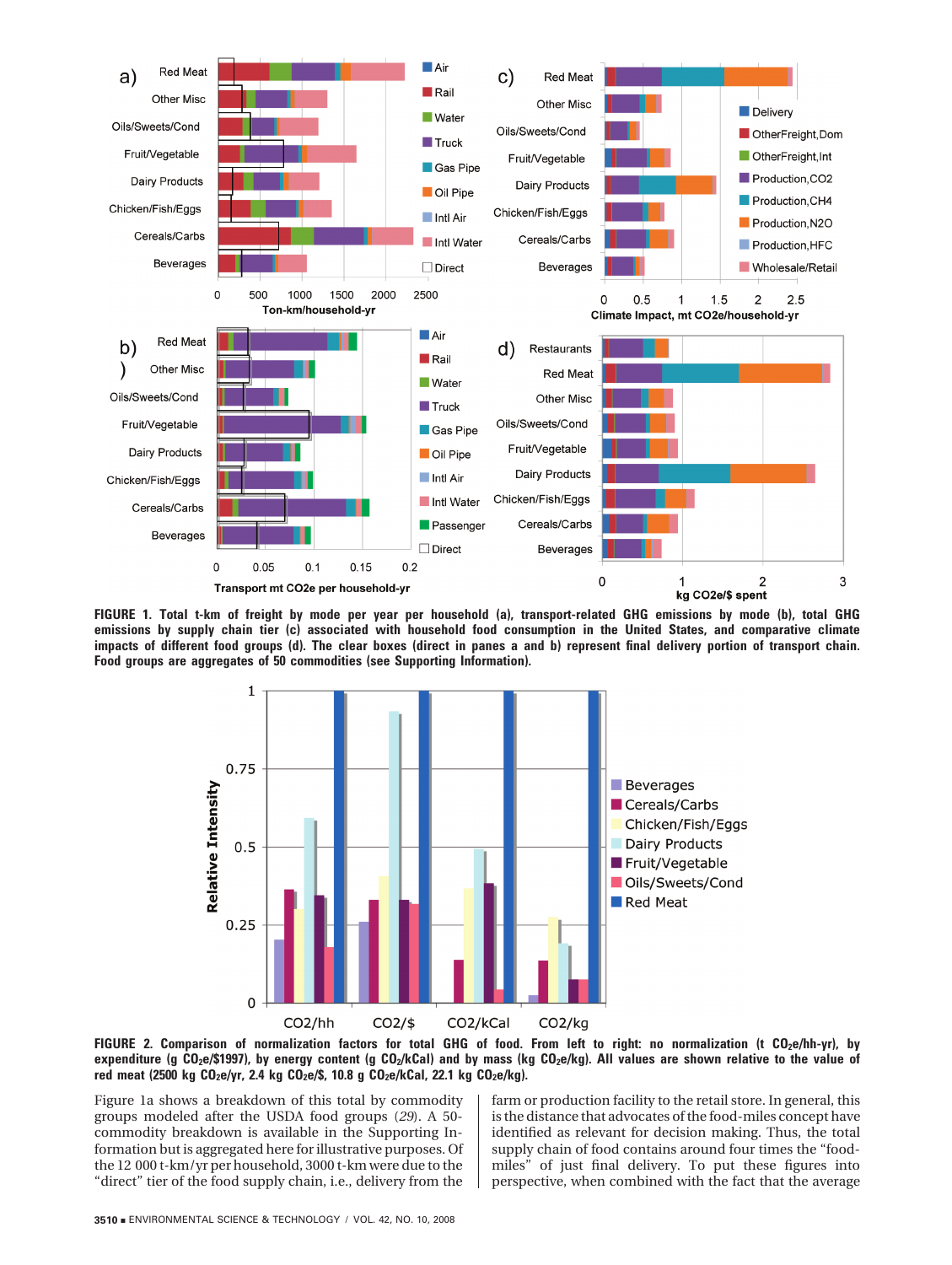household consumes around 5 kg of food per day (*29*), average final delivery of food is 1640 km (1020 mi), and the total supply chain requires movement of 6760 km (4200 mi). Food groups vary in these average distances from a low of beverages (330 km delivery, 1200 km total) to a high of red meat (1800 km delivery, 20 400 km total).

By food group, the largest contributor to freight requirements is cereals/carbohydrates (14% of total), closely followed by red meat (13%). Fruits/vegetables represent another 10% of the total, with nonalcoholic beverages, fats/sweets/ condiments, dairy products, nonred meat proteins (including chicken, fish, eggs, and nuts), and other miscellaneous processed food products (mostly frozen foods) all representing around 6-8% each. Final delivery (direct t-km) as a proportion of total transportation requirements varied from a low of 9% for red meat to a high of around 50% for fruits/ vegetables, reflecting the more extensive supply chains of meat production (i.e., moving feed to animals) compared to human consumption of basic foods such as fruits/vegetables and grains. By transport mode, the majority of transportation in the total food supply chain is done by four modes: international water (29%), truck (28%), rail (29%), and inland water (10%). Oil and gas pipelines each represent around 3% of the total, and air and international air transport combine for less than 1% of total t-km. This differs from the final delivery portion of the supply chain, which is dominated by trucking (62%), with some international water (19%) and rail transport (16%).

When measuring in terms of GHG emissions rather than t-km, the situation changes substantially due to the significant differences in energy intensity between transport modes. GHG emissions associated with transport, again converted to a per-household basis, totaled  $0.91$  t  $CO<sub>2</sub>e/yr$ , with  $0.36$  t CO2e/yr associated with final delivery, i.e., "food-miles". As seen in Figure 1b, trucking is now responsible for the vast majority (71%) of transport-related GHG emissions due to its large share of t-km and relatively high GHG intensity. The remainder of emissions are associated with gas pipelines (7%), rail (6%), air transport of passengers (5%), international water (4%), inland water (3%), and international air freight (2%). The prominence of gas pipelines is mostly due to gasfired power plants and nitrogenous fertilizer production, while air passenger transportation (moving people within the supply chains of making goods) occurs in small quantities throughout all supply chains but especially in retailing and restaurants. Fruits/vegetables now represent as large a household share as carbohydrates,  $23\%$  of total  $CO<sub>2</sub>e$ , due to their higher percentage of trucking as a mode. For a similar reason, since trucking does the vast majority of final delivery, the importance of final delivery goes up from an average of 24% of total t-km to 39% of total GHG emissions from transport. This result lends some credence to the focus on food-miles, although it would also say that upstream transportation requirements are still more important than final delivery of food.

Regardless, the focus on food-miles and transport must be analyzed in terms of the overall climate impact of food. Results in Figure 1c show the breakdown of total life-cycle GHG emissions associated with household food, in terms of final delivery, supply chain (nondirect) freight, production, and wholesaling/retailing. Total GHG emissions are 8.1 t  $CO<sub>2</sub>e/household-yr, meaning delivery accounts for only 4%$ of total GHG emissions, and transportation as a whole accounts for 11%. Wholesaling and retailing of food account for another 5%, with production of food accounting for the vast majority (83%) of total emissions.

Within food production, which totaled  $6.8$  t CO<sub>2</sub>e/ household-yr, 3.0 t  $CO<sub>2</sub>e(44%)$  were due to  $CO<sub>2</sub>$  emissions, with 1.6 t (23%) due to methane, 2.1 t (32%) due to nitrous oxide, and 0.1 t (1%) due to HFCs and other industrial gases.

Thus, a majority of food's climate impact is due to non- $CO<sub>2</sub>$ greenhouse gases. Nitrous oxide  $(N_2O)$  emissions, mainly due to nitrogen fertilizer application, other soil management techniques, and manure management, are prevalent in all food groups but especially in animal-based groups due to the inefficient transformation of plant energy into animalbased energy. Methane  $(CH<sub>4</sub>)$  emissions are mainly due to enteric fermentation in ruminant animals (cattle, sheep, goats) and manure management, and are thus concentrated in the red meat and dairy categories.

Different life-cycle stages have different importance among the different food groups. Delivery "food-miles" account for a low of 1% of red meat's GHG emissions to a high of 11% for fruits/vegetables, due to the higher overall emissions intensity of red meat and the lower intensity of fruits/vegetables. Total supply chain freight transportation similarly ranged from 6% of red meat and dairy's impacts to 18% of impacts of both fruits/vegetables and nonalcoholic beverages.

The results have so far focused on the total impacts of the average household in the United States, but comparing among the different types of food is more relevant for consumers wishing to lower the climate impact of their food consumption. However, comparing among food groups is a nontrivial matter. Different food groups have different prices, provide people with different nutrients, and of course are more or less pleasant to eat depending on consumers' tastes. Three possible normalizations for the impacts of different food types are used here for comparison with the total impact numbers: expenditures on food, which is related to consumer demand for food, mass of food, and energy content, which are a rough measure of food's sustenance. None are a perfect measure; expenditure is only roughly related to the amount of energy/sustenance that food provides, and calories measure only one dimension of sustenance-energy-without accounting for vitamin, mineral, and other nutritional content. Nevertheless, they provide three different ways of comparing food types and their life-cycle GHG emissions.

Figure 1d shows the total GHG emissions of food groups normalized by expenditure (\$1997), and Figure 2 shows a comparison of total impacts with impacts normalized by expenditure, calories, and mass (all shown comparative to the absolute figure for red meat). Both figures show a clear trend for red meat; no matter how it is measured, on average red meat is more GHG-intensive than all other forms of food. Dairy products are an interesting second, as normalization by expenditure produces a GHG-intensity similar to that of red meat (2.2 kg  $CO<sub>2</sub>/$$  for dairy, 2.4 kg  $CO<sub>2</sub>/$$  for red meat) but normalization by calories (since dairy products are in general caloric compared to their price) produces a number around half as intensive as red meat  $(5.3 \text{ g } CO<sub>2</sub>/kCal compared$ to  $10.8$  g  $CO<sub>2</sub>/kCal$ ). Normalization by mass makes dairy look even better, due to the high water content (and thus mass) in the form most consumed, milk. Interestingly, on a perexpenditure basis, the impacts of all the other food groups (including the averaged restaurants group, which is low due to higher prices than eating at home) are remarkably similar in impact, though for different reasons. In both measures, fruits and vegetables compare similarly to nonred meat protein sources (chicken/fish/eggs/nuts) because although they have lower production impacts, they have higher impacts due to delivery and transportation. Carbohydrates and oils/ sweets, in contrast, appear similar to other groups normalized by expenditure but appear much better normalized by calories due to naturally high energy contents per mass.

Given these differences in GHG intensities, the relative importance of "localizing" food supply vs choosing different combinations of foods can be examined. To explore this issue, we assume that the absolute maximum localization, "total localization", of the average diet would be an elimination of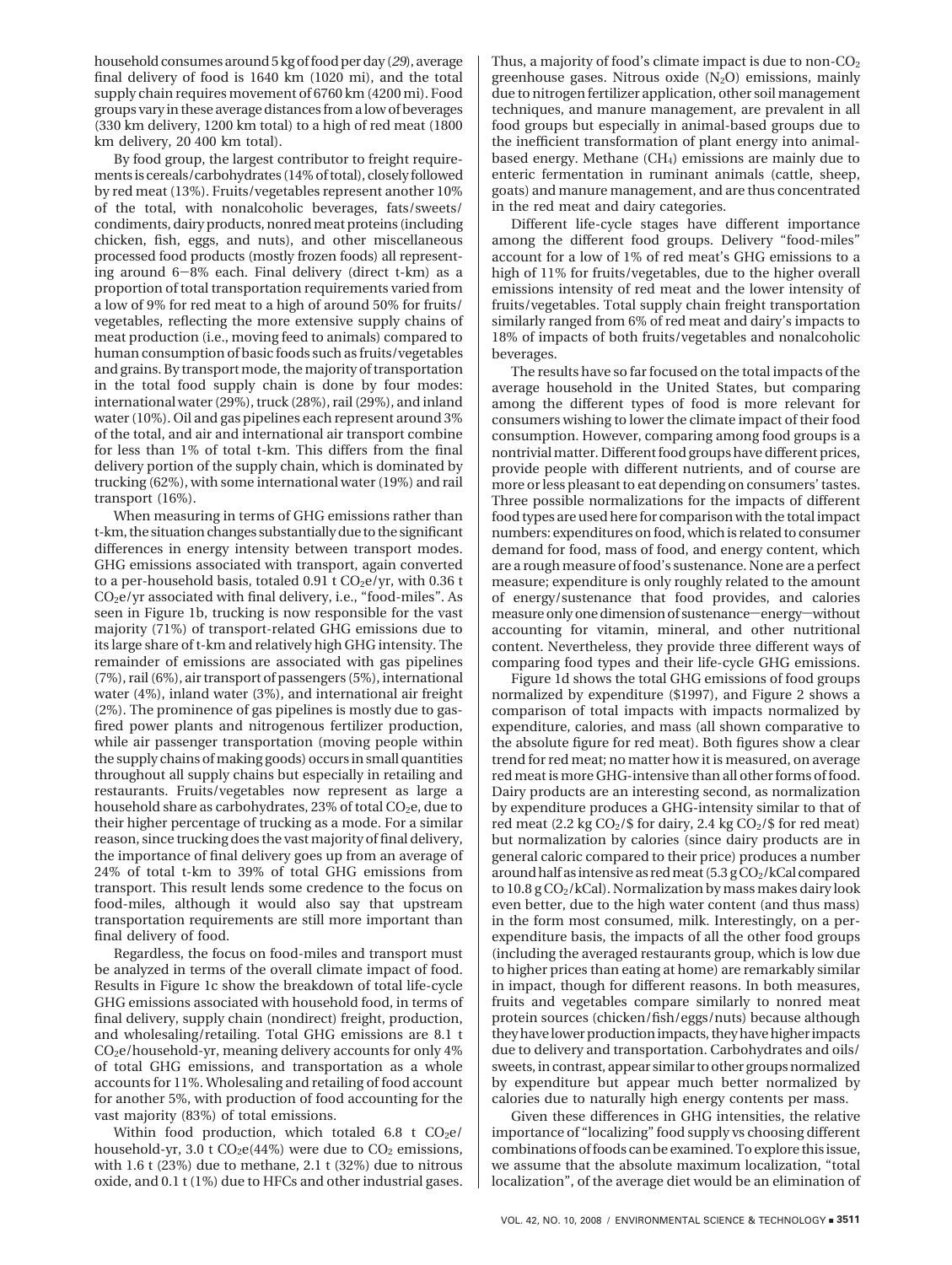**TABLE 2**. **Shifts in Expenditure (Top) or Calories (Bottom) from Row Category to Column Category Which Result in a GHG** Reduction of 0.36 tCO<sub>2</sub>e/Household-yr, the Equivalent of a **Totally "Localized" Diet ("Non-dairy Veg Diet" Represents the Average American Diet Less All Meat and Dairy)**

| <b>Sexpenditure</b> | chicken | grains | fruit/veg | nondairy veg diet                  |
|---------------------|---------|--------|-----------|------------------------------------|
| red meat            | 24%     | 21%    | 21%       | 21%                                |
| dairy               | 42%     | 37%    | 37%       | 36%                                |
| $meet + dairy$      | 15%     | 14%    | 14%       | 13%                                |
|                     |         |        |           | grains fruit/veg nondairy veg diet |
| kCal                | chicken |        |           |                                    |
| red meat            | 22%     | 17%    | 23%       | 17%                                |
| dairy               | 93%     | 33%    | 107%      | 38%                                |

all delivery miles for all foods, approximately  $0.36$  tCO<sub>2</sub>/yr from Figure 1c. While this assumption is unrealistic for many reasons, it does show the upper-bound potential GHG reduction of localization. We compare this potential reduction to equivalent reductions that could be made by shifts in food choice. Table 2 shows the breakeven percentages of expenditure or calories, in shifting from red meat/dairy/both, to other foods in the columns which would reduce household GHG emissions as much as a total localization of all consumed food.

It is clear that even with the unrealistic assumption of zero food-miles, only relatively small shifts in the average household diet could achieve GHG reductions similar to that of localization. For instance, only 21-24% reduction in red meat consumption, shifted to chicken, fish, or an average vegetarian diet lacking dairy, would achieve the same reduction as total localization. Large reductions are more difficult in shifting away from only dairy products (at least on a calorie basis) but making some shifts in both red meat and dairy, on the order of 13-15% of expenditure or  $11-19%$ of calories, would achieve the same GHG reduction as total localization.

### **Discussion**

**Uncertainties inResults.**This analysis contains several difficult to quantify uncertainties. There are well-known uncertainties with input-output analysis in general and these have been documented previously (*33, 34*). In addition to these standard uncertainties, the most important of which are aggregation of unlike goods together and a time lag of data, there are several specific uncertainties in the data and methods used here. With respect to the calculation of freight transport, it is clear that the average household analyzed here is not representative of the actual placement of any single home in the United States-the averagedistancestomarketaremuchsmallerforsomehouseholds and much larger for others. Similarly, there are also deviations from the average energy intensities per t-km used here; for example, refrigerated trucking and ocean shipping of fresh foods are more energy-intensive than the average intensity of trucking or ocean shipping. However, neither of these uncertainties are likely to change the overall results of the paper substantially; even a household twice as far from its source of food would have only 8% of food-related GHG emissions associated with delivery and 15% with transport as a whole.

One potential change since 1997 which could affect the average results is the increase in imports to the U.S. (*34*), which would increase the average distance to market for some foods and increase the supply chain length for all commodities. To analyze the potential impact of this change, a simplified model based on previous work (*34*) was built assuming 2004 import data and transport distances instead of 1997 data. The resulting difference on a per-household basis was substantial in terms of t-km, increasing total t-km/household-yr from around 12 000 to around 15 000, with a corresponding increase in direct foodmiles from around 3000 to 3700 t-km/household-yr. Thus, globalization from 1997 to 2004 increased the average distance moved by food by around 25%, from 1640 km (1020 mi) directly and 6760 km (4200 mi) in total to 2050 km (1250 mi) directly and 8240 km (5120 mi) in total. While this is a remarkable shift in terms of distance, because ocean shipping, which is greater than 99% of total international ocean and air shipping, is far less energy intensive than overland trucking, the total increase in the GHG emissions associated with transport is only 5%, from 0.91 t  $CO<sub>2</sub>/$ household-yr (0.35 direct) to 0.96 t  $CO<sub>2</sub>/$ household-yr (0.36 direct). Thus, even with the large shift in distance traveled due to globalization, the climate impacts of freight supply chains remain dominated by overland truck transport and significantly smaller than the production impacts of food.

Of course, many other uncertainties are important in the calculation of the production impacts of food. The first major uncertainty is ignoring land use impacts, which is estimated to contribute up to 35% of total GHG impact of livestock rearing (*10*). While deforestation is linked to global food markets, tracing its impacts directly to consumer demand for food is a difficult task, especially given the recent confluence of biofuel and food markets; nevertheless, it should be noted that the actual climate impacts of food production are much larger than just emissions of  $CO<sub>2</sub>$ ,  $CH<sub>4</sub>$ , and N<sub>2</sub>O. Additionally, while working at the aggregate and average level used in this analysis has many advantages, it does miss substantial variation in local scale impacts  $(N_2O)$  emissions from soils, differing manure management and fertilizer application practices between farms, etc.; see ref (*35*) for further discussion) and in specific food types within aggregate groups (such as differences between ruminant and nonruminant red meat, grass-fed vs grain-fed meat, organic vs conventional produce, etc.). Further, several authors have noted the importance of seasonal variations and increased storage necessary for localization of produce, which are all only treated in an averaged sense here (*7, 8*). Thus, all numbers presented should be regarded as averaged and approximate, though it should be noted that most of these major uncertainties (land use, increased storage) would make the benefits of localization look even more dubious compared to dietary shift.

**Relevance of Results.** The production and distribution of food has long been known to be a major source of GHG and other environmental emissions, and, for many reasons, it is seen by many environmental advocates as one of the major ways concerned consumers can reduce their "carbon footprints". Proponents of localization, animal welfare, organic food, and many other interest groups have made claims on the best way for concerned consumers to reduce the impacts of their food consumption. The results of this analysis show that for the average American household, "buying local" could achieve, at maximum, around a 4-5% reduction in GHG emissions due to large sources of both  $CO<sub>2</sub>$  and non- $CO<sub>2</sub>$ emissions in the production of food. Shifting less than 1 day per week's (i.e., 1/7 of total calories) consumption of red meat and/or dairy to other protein sources or a vegetablebased diet could have the same climate impact as buying all household food from local providers.

We estimate the average household's climate impacts related to food to be around 8.1 t  $CO<sub>2</sub>e/yr$ , with delivery "food-miles" accounting for around 0.4 te  $CO<sub>2</sub>e/yr$  and total freight accounting for  $0.9$  t  $CO<sub>2</sub>e/yr$ . To put these figures into perspective, driving a 25 mi/gal (9.4 L/100 km) automobile 12 000 miles/yr (19 000 km/yr) produces around 4.4 t  $CO<sub>2</sub>/$ yr. Expressed in this manner, a totally "localized" diet reduces GHG emissions per household equivalent to 1000 miles/yr (1600 km/yr) driven, while shifting just one day per week's calories from red meat and dairy to chicken/fish/eggs or a vegetable-based diet reduces GHG emissions equivalent to